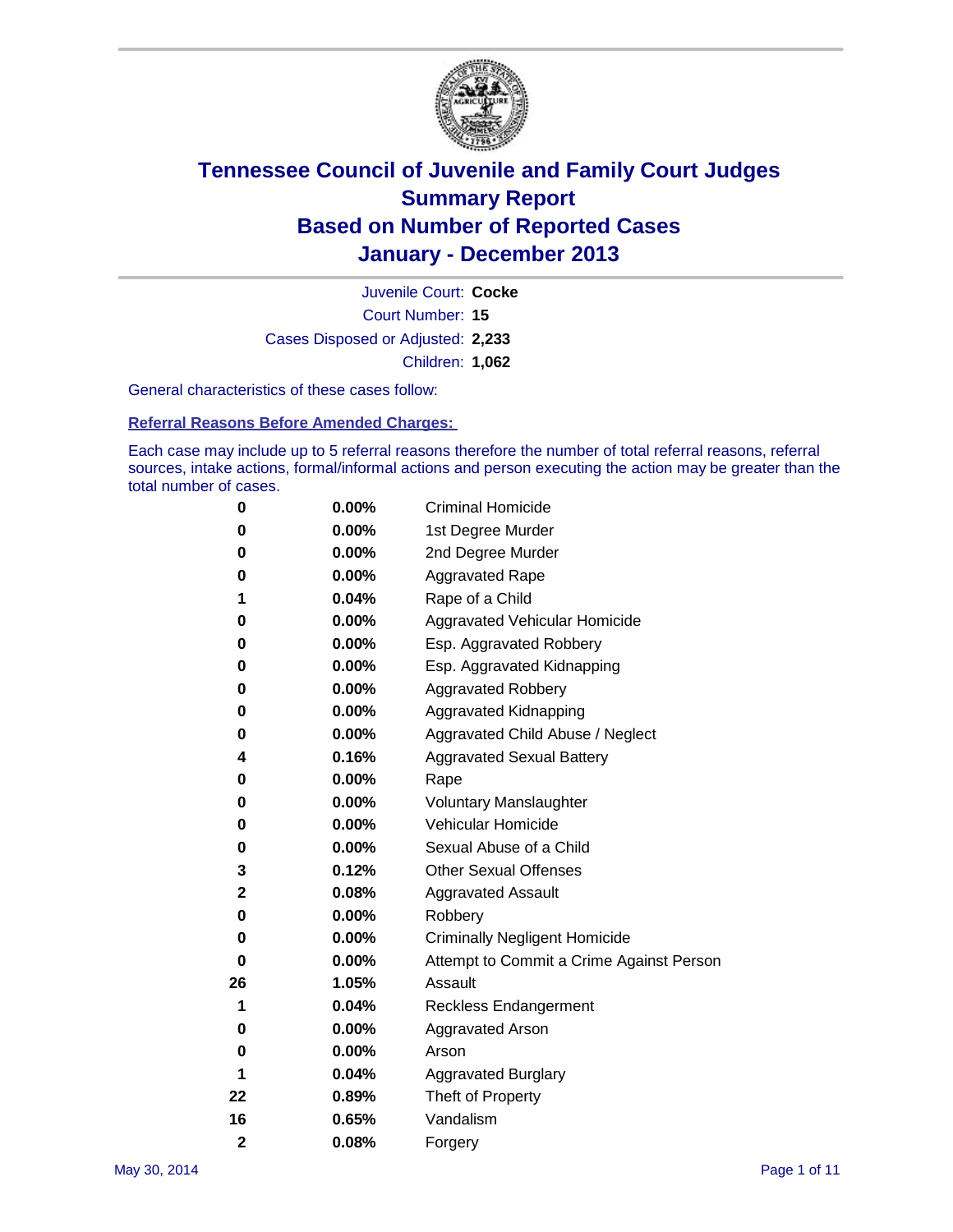

Court Number: **15** Juvenile Court: **Cocke** Cases Disposed or Adjusted: **2,233** Children: **1,062**

#### **Referral Reasons Before Amended Charges:**

Each case may include up to 5 referral reasons therefore the number of total referral reasons, referral sources, intake actions, formal/informal actions and person executing the action may be greater than the total number of cases.

| 0           | 0.00%    | <b>Worthless Checks</b>                                     |
|-------------|----------|-------------------------------------------------------------|
| 1           | 0.04%    | Illegal Possession / Fraudulent Use of Credit / Debit Cards |
| 3           | 0.12%    | <b>Burglary</b>                                             |
| 0           | 0.00%    | Unauthorized Use of a Vehicle                               |
| 1           | 0.04%    | <b>Cruelty to Animals</b>                                   |
| 1           | 0.04%    | Sale of Controlled Substances                               |
| 26          | 1.05%    | <b>Other Drug Offenses</b>                                  |
| 10          | 0.40%    | <b>Possession of Controlled Substances</b>                  |
| $\bf{0}$    | 0.00%    | <b>Criminal Attempt</b>                                     |
| 0           | $0.00\%$ | Carrying Weapons on School Property                         |
| $\mathbf 2$ | 0.08%    | Unlawful Carrying / Possession of a Weapon                  |
| $\mathbf 2$ | 0.08%    | <b>Evading Arrest</b>                                       |
| 0           | 0.00%    | Escape                                                      |
| 0           | 0.00%    | Driving Under Influence (DUI)                               |
| 13          | 0.53%    | Possession / Consumption of Alcohol                         |
| 5           | 0.20%    | Resisting Stop, Frisk, Halt, Arrest or Search               |
| 0           | 0.00%    | <b>Aggravated Criminal Trespass</b>                         |
| $\mathbf 2$ | 0.08%    | Harassment                                                  |
| 0           | 0.00%    | Failure to Appear                                           |
| 0           | $0.00\%$ | Filing a False Police Report                                |
| 1           | 0.04%    | Criminal Impersonation                                      |
| 11          | 0.44%    | <b>Disorderly Conduct</b>                                   |
| 13          | 0.53%    | <b>Criminal Trespass</b>                                    |
| $\mathbf 2$ | 0.08%    | <b>Public Intoxication</b>                                  |
| 0           | 0.00%    | Gambling                                                    |
| 106         | 4.28%    | Traffic                                                     |
| 0           | $0.00\%$ | <b>Local Ordinances</b>                                     |
| 6           | 0.24%    | Violation of Wildlife Regulations                           |
| 9           | 0.36%    | Contempt of Court                                           |
| 35          | 1.41%    | <b>Violation of Probation</b>                               |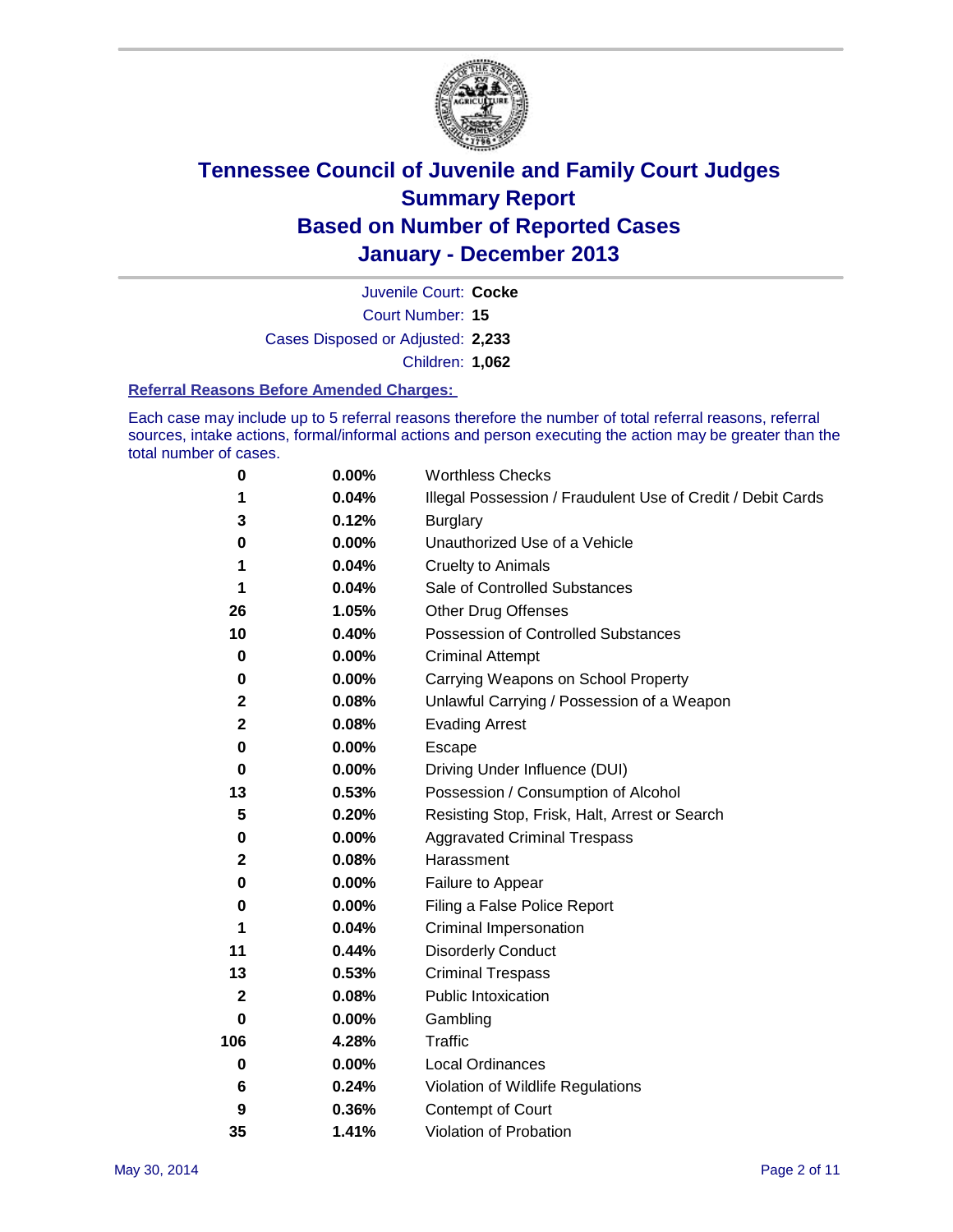

Court Number: **15** Juvenile Court: **Cocke** Cases Disposed or Adjusted: **2,233** Children: **1,062**

#### **Referral Reasons Before Amended Charges:**

Each case may include up to 5 referral reasons therefore the number of total referral reasons, referral sources, intake actions, formal/informal actions and person executing the action may be greater than the total number of cases.

| 5        | 0.20%    | Violation of Aftercare                 |
|----------|----------|----------------------------------------|
| 30       | 1.21%    | Unruly Behavior                        |
| 136      | 5.50%    | Truancy                                |
| 21       | 0.85%    | In-State Runaway                       |
| $\bf{0}$ | $0.00\%$ | Out-of-State Runaway                   |
| 18       | 0.73%    | Possession of Tobacco Products         |
| 1        | 0.04%    | Violation of a Valid Court Order       |
| 8        | 0.32%    | Violation of Curfew                    |
| 0        | $0.00\%$ | <b>Sexually Abused Child</b>           |
| 0        | 0.00%    | <b>Physically Abused Child</b>         |
| 302      | 12.21%   | Dependency / Neglect                   |
| 26       | 1.05%    | <b>Termination of Parental Rights</b>  |
| 0        | 0.00%    | <b>Violation of Pretrial Diversion</b> |
| 0        | 0.00%    | Violation of Informal Adjustment       |
| 350      | 14.15%   | <b>Judicial Review</b>                 |
| 0        | $0.00\%$ | <b>Administrative Review</b>           |
| 146      | 5.90%    | <b>Foster Care Review</b>              |
| 88       | 3.56%    | Custody                                |
| 19       | 0.77%    | Visitation                             |
| 7        | 0.28%    | Paternity / Legitimation               |
| 814      | 32.90%   | Child Support                          |
| 0        | 0.00%    | <b>Request for Medical Treatment</b>   |
| 0        | 0.00%    | <b>Consent to Marry</b>                |
| 176      | 7.11%    | Other                                  |
| 2,474    | 100.00%  | <b>Total Referrals</b>                 |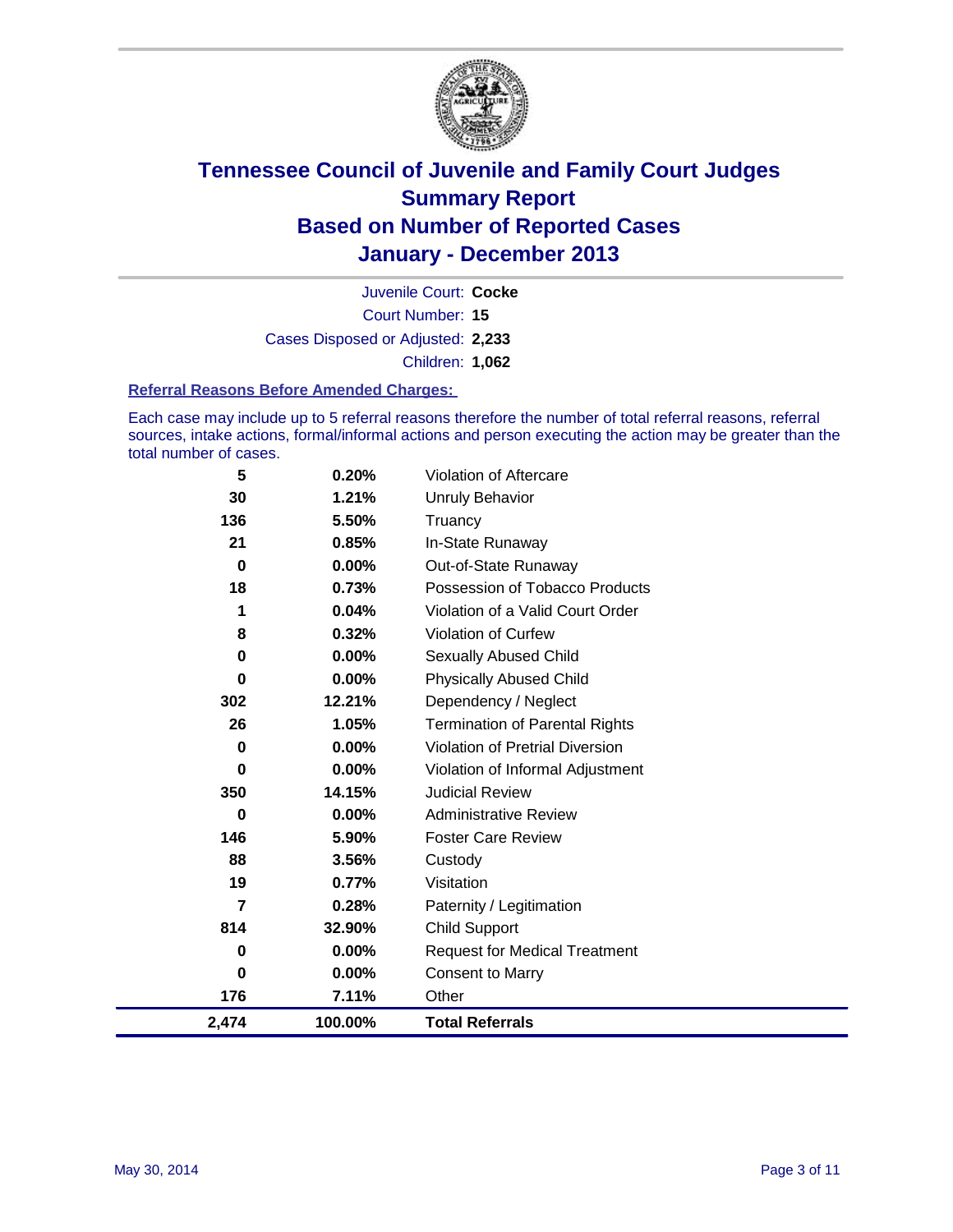

|                            |                                   | Juvenile Court: Cocke             |
|----------------------------|-----------------------------------|-----------------------------------|
|                            |                                   | <b>Court Number: 15</b>           |
|                            | Cases Disposed or Adjusted: 2,233 |                                   |
|                            |                                   | Children: 1,062                   |
| <b>Referral Sources: 1</b> |                                   |                                   |
| 321                        | 12.97%                            | Law Enforcement                   |
| 424                        | 17.14%                            | Parents                           |
| 372                        | 15.04%                            | <b>Relatives</b>                  |
| 0                          | $0.00\%$                          | Self                              |
| 135                        | 5.46%                             | School                            |
| 0                          | 0.00%                             | <b>CSA</b>                        |
| 504                        | 20.37%                            | <b>DCS</b>                        |
| 267                        | 10.79%                            | Other State Department            |
| 0                          | 0.00%                             | <b>District Attorney's Office</b> |
| 330                        | 13.34%                            | <b>Court Staff</b>                |
| 0                          | 0.00%                             | Social Agency                     |
| 10                         | 0.40%                             | <b>Other Court</b>                |
| $\mathbf{2}$               | 0.08%                             | Victim                            |
| 0                          | 0.00%                             | Child & Parent                    |
| 0                          | 0.00%                             | Hospital                          |
| $\bf{0}$                   | 0.00%                             | Unknown                           |
| 109                        | 4.41%                             | Other                             |
| 2,474                      | 100.00%                           | <b>Total Referral Sources</b>     |

### **Age of Child at Referral: 2**

| 147<br>35<br>0 | 13.84%<br>3.30%<br>$0.00\%$ | Ages 15 through 16<br>Ages 17 through 18<br>Ages 19 and Over<br><b>Unknown</b> |
|----------------|-----------------------------|--------------------------------------------------------------------------------|
|                |                             |                                                                                |
|                |                             |                                                                                |
|                |                             |                                                                                |
| 191            | 17.98%                      |                                                                                |
| 123            |                             | Ages 13 through 14                                                             |
| 70             | 6.59%                       | Ages 11 through 12                                                             |
| 496            |                             | Ages 10 and Under                                                              |
|                |                             | 46.70%<br>11.58%                                                               |

<sup>1</sup> If different than number of Referral Reasons (2474), verify accuracy of your court's data.

<sup>2</sup> One child could be counted in multiple categories, verify accuracy of your court's data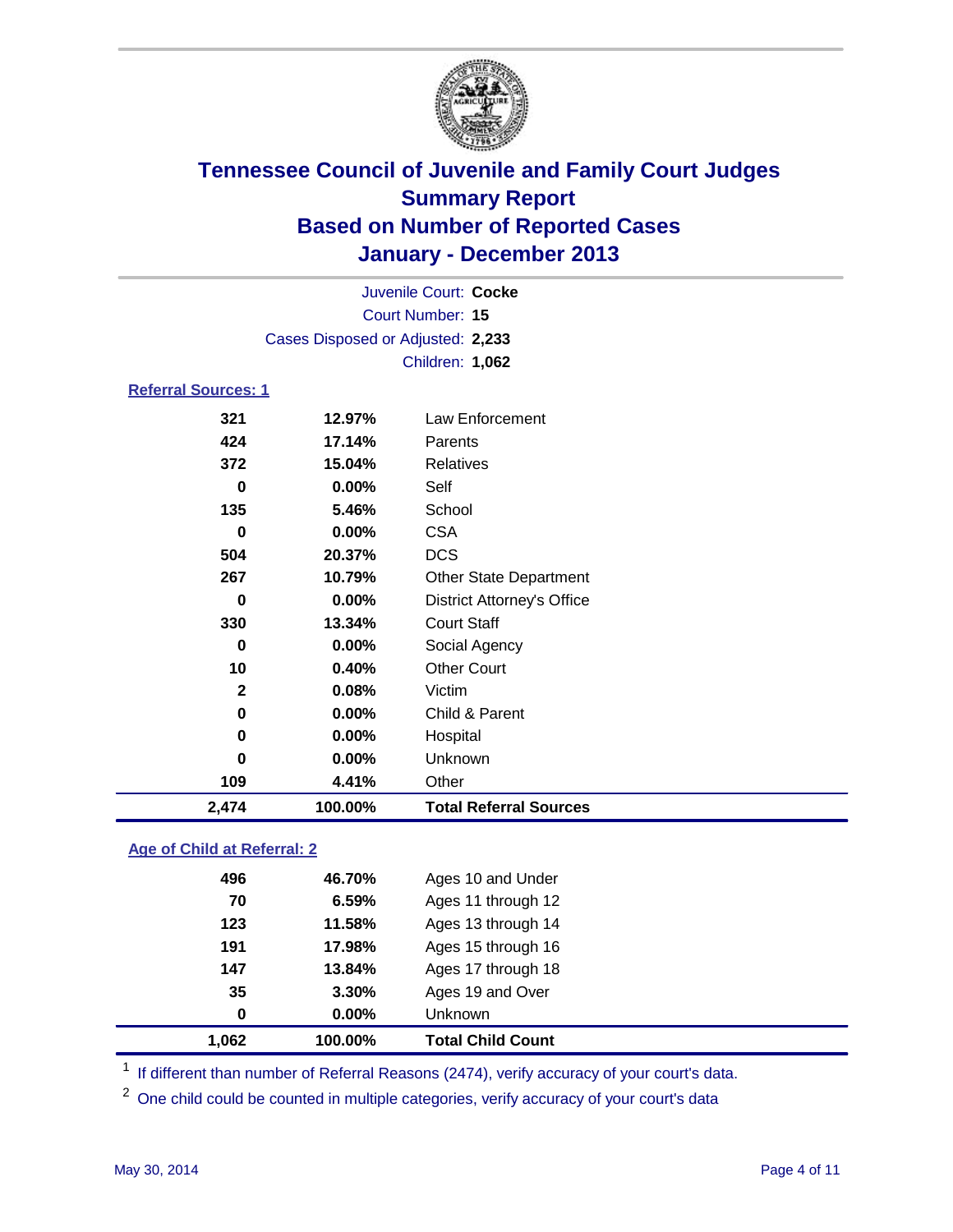

|                                         |                                   | Juvenile Court: Cocke    |
|-----------------------------------------|-----------------------------------|--------------------------|
|                                         |                                   | Court Number: 15         |
|                                         | Cases Disposed or Adjusted: 2,233 |                          |
|                                         |                                   | Children: 1,062          |
| Sex of Child: 1                         |                                   |                          |
| 582                                     | 54.80%                            | Male                     |
| 477                                     | 44.92%                            | Female                   |
| 3                                       | 0.28%                             | Unknown                  |
| 1,062                                   | 100.00%                           | <b>Total Child Count</b> |
| Race of Child: 1                        |                                   |                          |
| 978                                     | 92.09%                            | White                    |
| 34                                      | 3.20%                             | African American         |
| $\mathbf{2}$                            | 0.19%                             | Native American          |
| 1                                       | 0.09%                             | Asian                    |
| 30                                      | 2.82%                             | Mixed                    |
| 17                                      | 1.60%                             | Unknown                  |
| 1,062                                   | 100.00%                           | <b>Total Child Count</b> |
| <b>Hispanic Origin: 1</b>               |                                   |                          |
| 49                                      | 4.61%                             | Yes                      |
| 1,006                                   | 94.73%                            | <b>No</b>                |
| $\overline{\mathbf{r}}$                 | 0.66%                             | Unknown                  |
| 1,062                                   | 100.00%                           | <b>Total Child Count</b> |
| <b>School Enrollment of Children: 1</b> |                                   |                          |
| 706                                     | 66.48%                            | Yes                      |
| 168                                     | 15.82%                            | <b>No</b>                |
| 188                                     | 17.70%                            | Unknown                  |
| 1,062                                   | 100.00%                           | <b>Total Child Count</b> |

<sup>1</sup> One child could be counted in multiple categories, verify accuracy of your court's data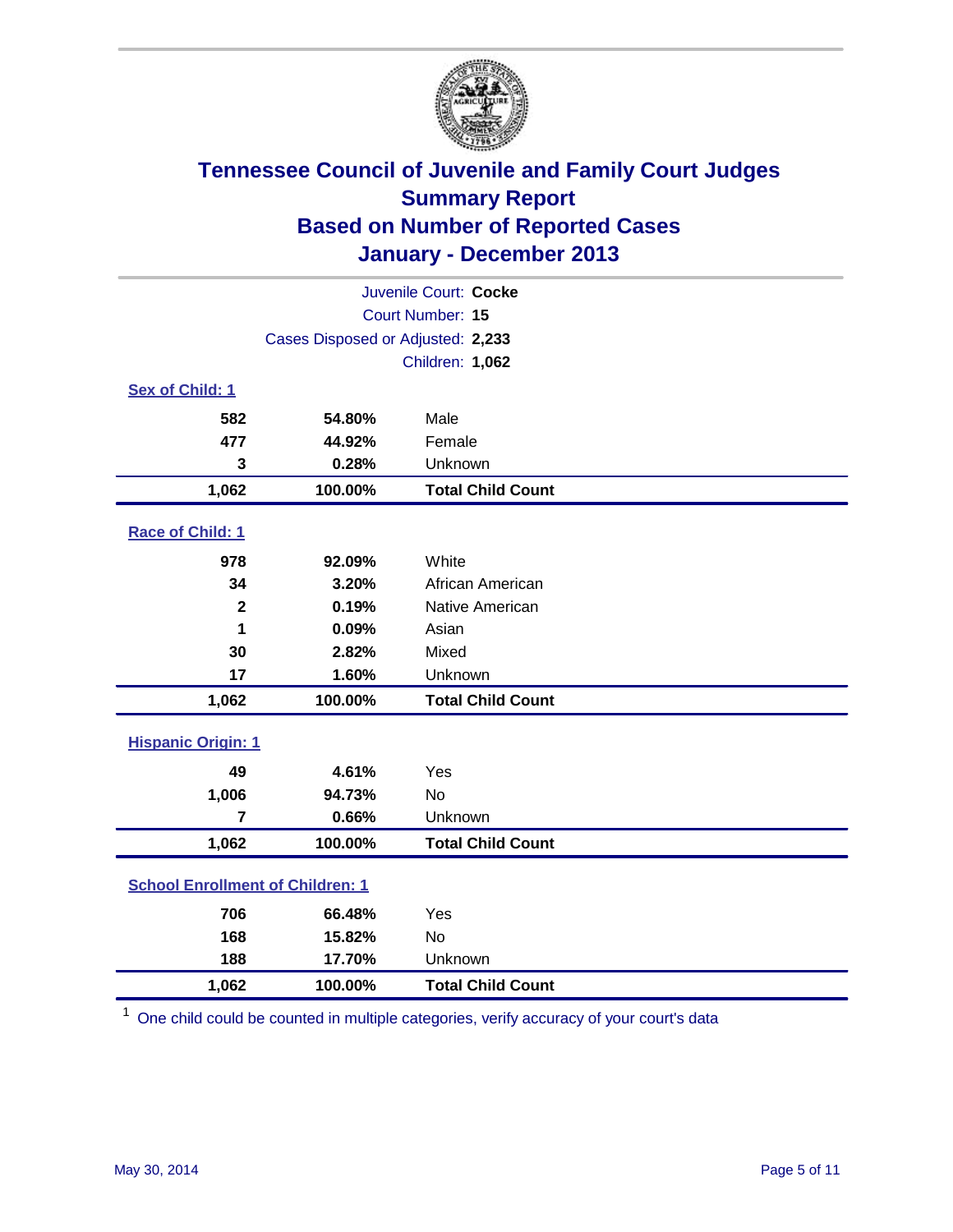

Court Number: **15** Juvenile Court: **Cocke** Cases Disposed or Adjusted: **2,233** Children: **1,062**

### **Living Arrangement of Child at Time of Referral: 1**

| 1,062 | 100.00%  | <b>Total Child Count</b>     |
|-------|----------|------------------------------|
| 22    | 2.07%    | Other                        |
| 59    | 5.56%    | <b>Unknown</b>               |
| 11    | 1.04%    | Independent                  |
| 1     | 0.09%    | In an Institution            |
| 4     | 0.38%    | In a Residential Center      |
| 6     | 0.56%    | In a Group Home              |
| 65    | $6.12\%$ | With Foster Family           |
| 12    | 1.13%    | With Adoptive Parents        |
| 311   | 29.28%   | <b>With Relatives</b>        |
| 80    | 7.53%    | With Father                  |
| 351   | 33.05%   | With Mother                  |
| 7     | 0.66%    | With Mother and Stepfather   |
| 1     | $0.09\%$ | With Father and Stepmother   |
| 132   | 12.43%   | With Both Biological Parents |

#### **Type of Detention: 2**

| 2,233 | 100.00%  | <b>Total Detention Count</b> |
|-------|----------|------------------------------|
| 1     | 0.04%    | Other                        |
| 2,197 | 98.39%   | Does Not Apply               |
| 0     | $0.00\%$ | <b>Unknown</b>               |
| 0     | $0.00\%$ | <b>Psychiatric Hospital</b>  |
| 0     | 0.00%    | Jail - No Separation         |
| 0     | $0.00\%$ | Jail - Partial Separation    |
| 0     | 0.00%    | Jail - Complete Separation   |
| 34    | 1.52%    | Juvenile Detention Facility  |
| 1     | 0.04%    | Non-Secure Placement         |
|       |          |                              |

<sup>1</sup> One child could be counted in multiple categories, verify accuracy of your court's data

<sup>2</sup> If different than number of Cases (2233) verify accuracy of your court's data.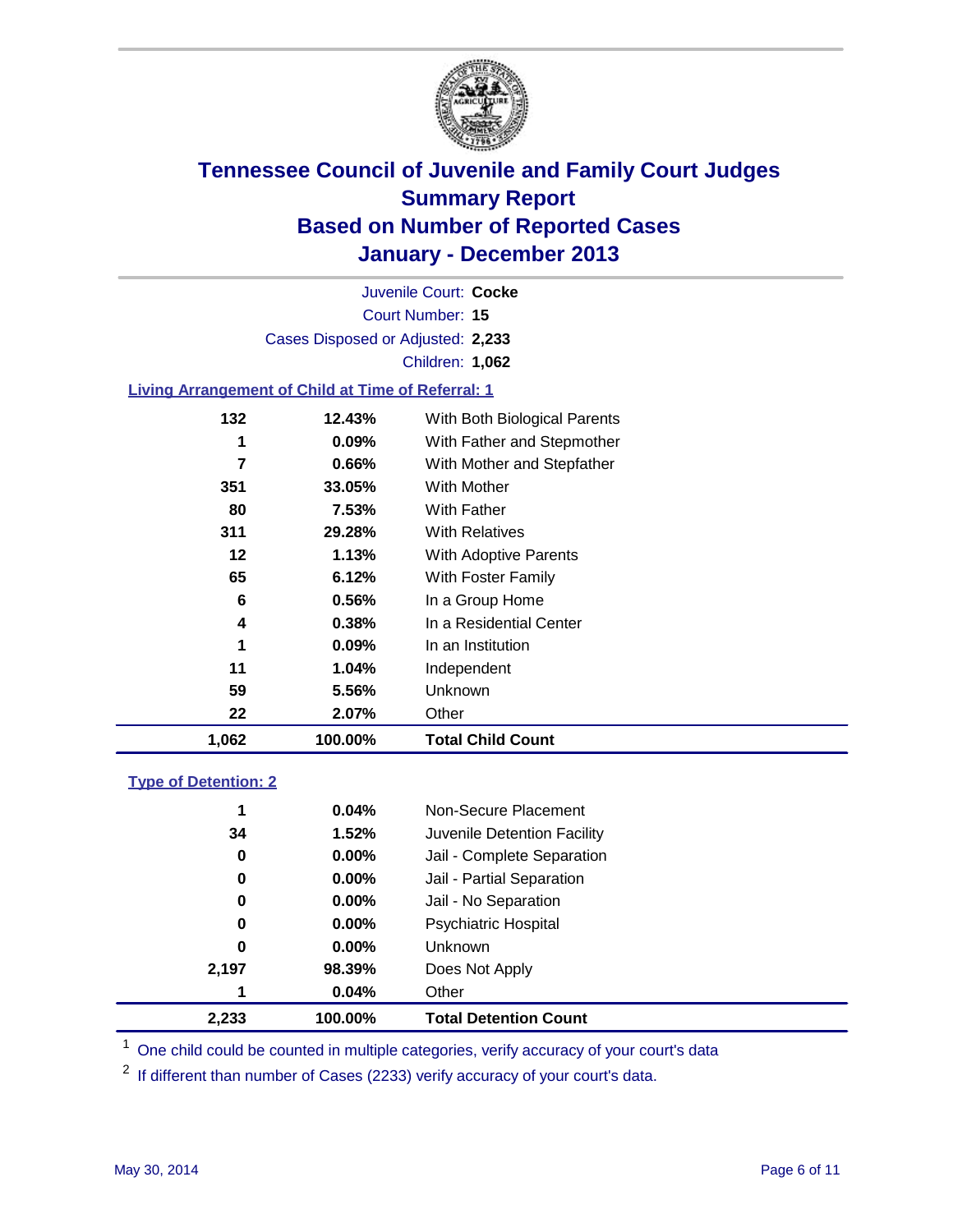

|                                                    |                                   | Juvenile Court: Cocke                |
|----------------------------------------------------|-----------------------------------|--------------------------------------|
|                                                    |                                   | Court Number: 15                     |
|                                                    | Cases Disposed or Adjusted: 2,233 |                                      |
|                                                    |                                   | Children: 1,062                      |
| <b>Placement After Secure Detention Hearing: 1</b> |                                   |                                      |
| 1                                                  | 0.04%                             | Returned to Prior Living Arrangement |
| 32                                                 | 1.43%                             | Juvenile Detention Facility          |
| 1                                                  | 0.04%                             | Jail                                 |
|                                                    | 0.04%                             | Shelter / Group Home                 |
| 1                                                  | 0.04%                             | <b>Foster Family Home</b>            |
| 0                                                  | 0.00%                             | <b>Psychiatric Hospital</b>          |
| 0                                                  | 0.00%                             | Unknown                              |
| 2,197                                              | 98.39%                            | Does Not Apply                       |
| 0                                                  | 0.00%                             | Other                                |
| 2,233                                              | 100.00%                           | <b>Total Placement Count</b>         |
| <b>Intake Actions: 2</b>                           |                                   |                                      |
|                                                    |                                   |                                      |
| 1,757                                              | 71.02%                            | <b>Petition Filed</b>                |
| 159                                                | 6.43%                             | <b>Motion Filed</b>                  |
| 196                                                | 7.92%                             | <b>Citation Processed</b>            |
| 6                                                  | 0.24%                             | Notification of Paternity Processed  |
| 348                                                | 14.07%                            | Scheduling of Judicial Review        |
| $\bf{0}$                                           | 0.00%                             | Scheduling of Administrative Review  |
| 0                                                  | 0.00%                             | Scheduling of Foster Care Review     |
| 0                                                  | 0.00%                             | Unknown                              |
| 1                                                  | 0.04%                             | Does Not Apply                       |
| 7                                                  | 0.28%                             | Other                                |
| 2,474                                              | 100.00%                           | <b>Total Intake Count</b>            |

<sup>1</sup> If different than number of Cases (2233) verify accuracy of your court's data.

 $2$  If different than number of Referral Reasons (2474), verify accuracy of your court's data.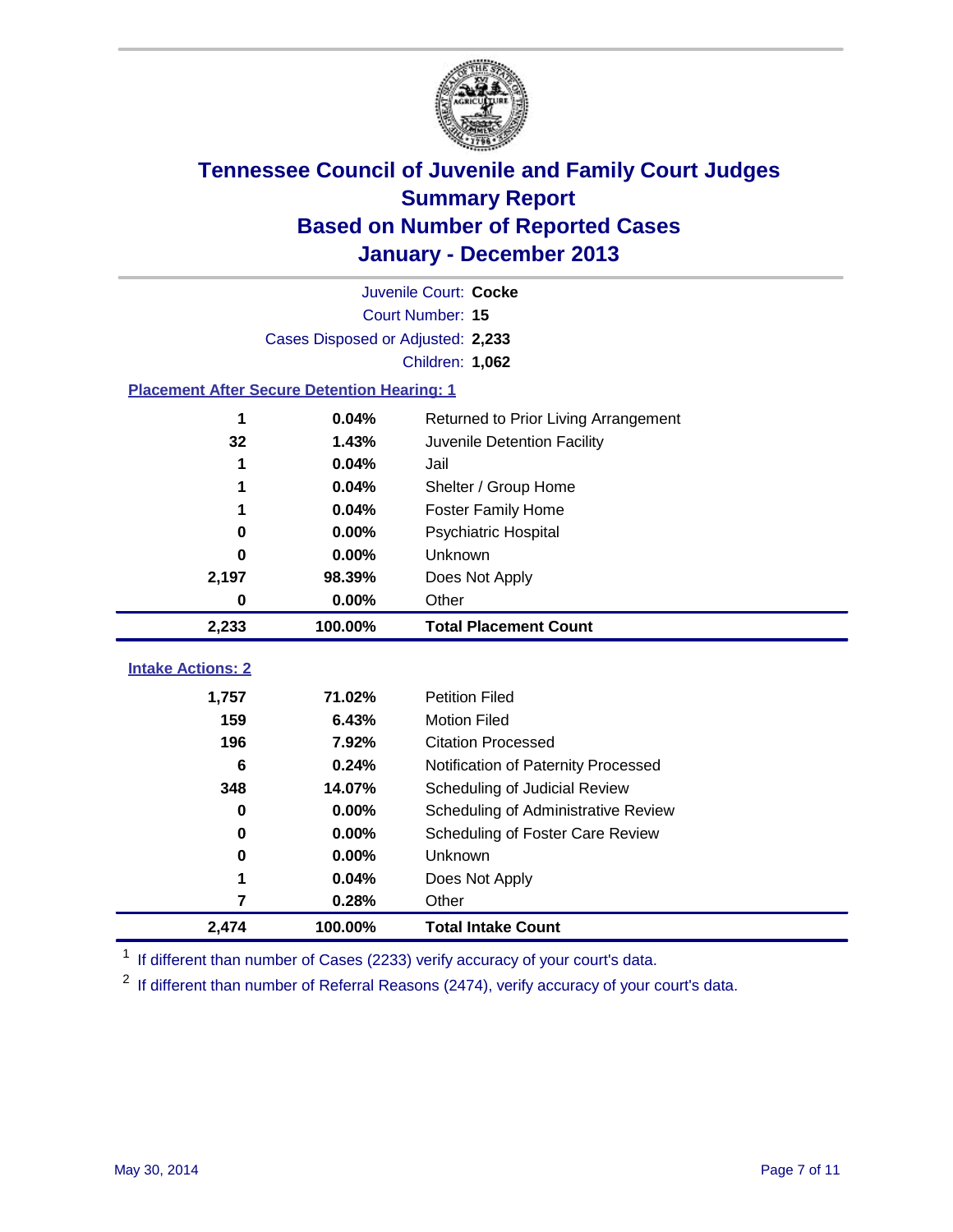

Court Number: **15** Juvenile Court: **Cocke** Cases Disposed or Adjusted: **2,233** Children: **1,062**

### **Last Grade Completed by Child: 1**

| 1,062        | 100.00% | <b>Total Child Count</b>     |
|--------------|---------|------------------------------|
| 8            | 0.75%   | Other                        |
| 91           | 8.57%   | Unknown                      |
| 12           | 1.13%   | <b>Never Attended School</b> |
| 22           | 2.07%   | Graduated                    |
| $\mathbf{2}$ | 0.19%   | <b>GED</b>                   |
| $\mathbf 2$  | 0.19%   | Non-Graded Special Ed        |
| $\mathbf 2$  | 0.19%   | 12th Grade                   |
| 50           | 4.71%   | 11th Grade                   |
| 100          | 9.42%   | 10th Grade                   |
| 79           | 7.44%   | 9th Grade                    |
| 83           | 7.82%   | 8th Grade                    |
| 54           | 5.08%   | 7th Grade                    |
| 47           | 4.43%   | 6th Grade                    |
| 39           | 3.67%   | 5th Grade                    |
| 47           | 4.43%   | 4th Grade                    |
| 32           | 3.01%   | 3rd Grade                    |
| 26           | 2.45%   | 2nd Grade                    |
| 50           | 4.71%   | 1st Grade                    |
| 26           | 2.45%   | Kindergarten                 |
| 18           | 1.69%   | Preschool                    |
| 272          | 25.61%  | Too Young for School         |

| <b>Enrolled in Special Education: 1</b> |  |
|-----------------------------------------|--|
|                                         |  |

| No<br>906<br>85.31% |  |
|---------------------|--|
|                     |  |
| 29<br>2.73%<br>Yes  |  |

One child could be counted in multiple categories, verify accuracy of your court's data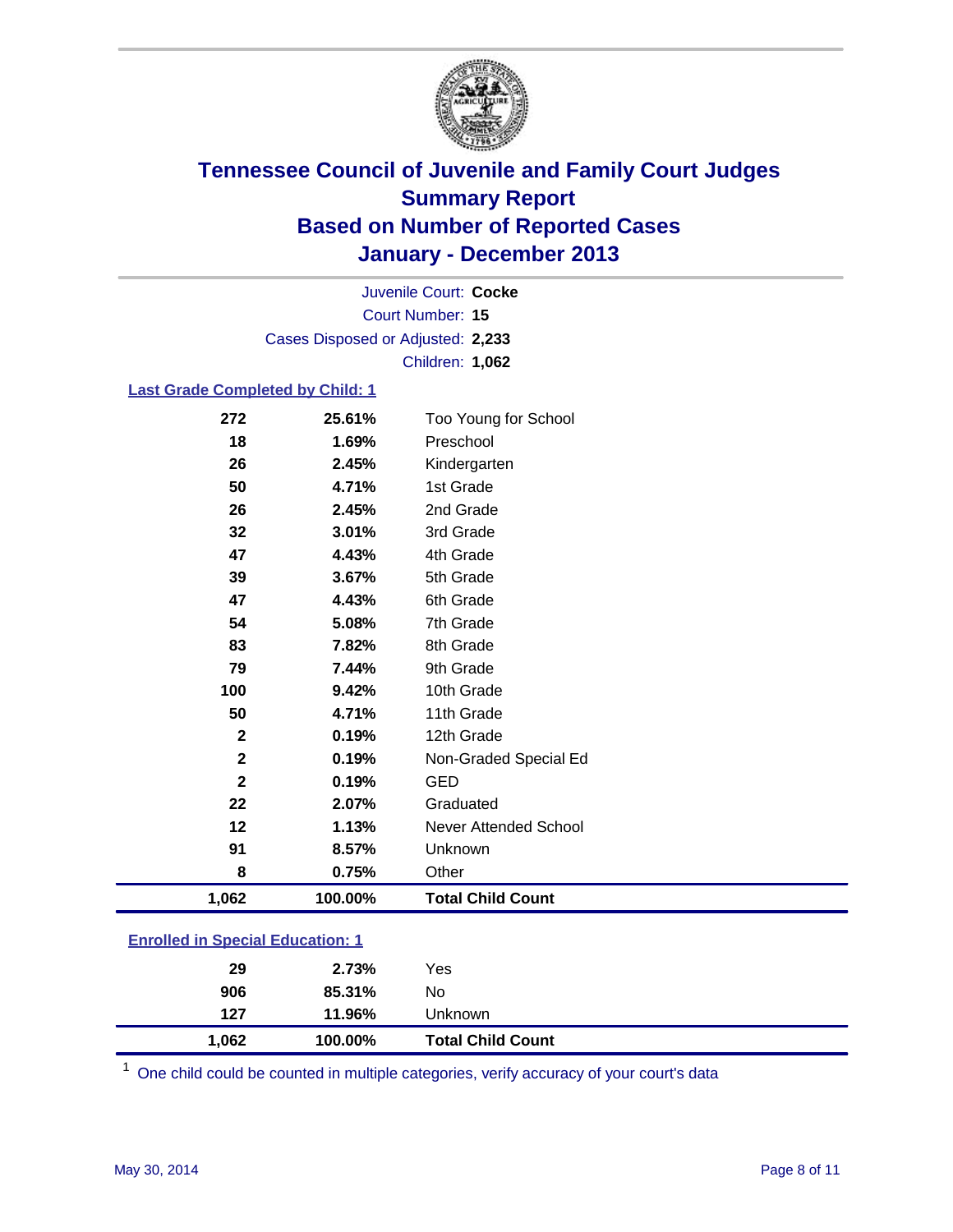

|                              |                                   | Juvenile Court: Cocke     |
|------------------------------|-----------------------------------|---------------------------|
|                              |                                   | Court Number: 15          |
|                              | Cases Disposed or Adjusted: 2,233 |                           |
|                              |                                   | Children: 1,062           |
| <b>Action Executed By: 1</b> |                                   |                           |
| 2,474                        | 100.00%                           | Judge                     |
| 0                            | $0.00\%$                          | Magistrate                |
| 0                            | $0.00\%$                          | <b>YSO</b>                |
| 0                            | $0.00\%$                          | Other                     |
| 0                            | $0.00\%$                          | Unknown                   |
| 2,474                        | 100.00%                           | <b>Total Action Count</b> |

### **Formal / Informal Actions: 1**

| 326   | 13.18%   | Dismissed                                        |
|-------|----------|--------------------------------------------------|
| 0     | $0.00\%$ | Retired / Nolle Prosequi                         |
| 206   | 8.33%    | <b>Complaint Substantiated Delinquent</b>        |
| 129   | 5.21%    | <b>Complaint Substantiated Status Offender</b>   |
| 401   | 16.21%   | <b>Complaint Substantiated Dependent/Neglect</b> |
| 10    | 0.40%    | <b>Complaint Substantiated Abused</b>            |
| 0     | $0.00\%$ | <b>Complaint Substantiated Mentally III</b>      |
| 117   | 4.73%    | Informal Adjustment                              |
| 0     | $0.00\%$ | <b>Pretrial Diversion</b>                        |
| 0     | $0.00\%$ | <b>Transfer to Adult Court Hearing</b>           |
| 0     | $0.00\%$ | Charges Cleared by Transfer to Adult Court       |
| 0     | $0.00\%$ | Special Proceeding                               |
| 182   | 7.36%    | <b>Review Concluded</b>                          |
| 0     | $0.00\%$ | Case Held Open                                   |
| 1,103 | 44.58%   | Other                                            |
| 0     | $0.00\%$ | <b>Unknown</b>                                   |
| 2,474 | 100.00%  | <b>Total Action Count</b>                        |

<sup>1</sup> If different than number of Referral Reasons (2474), verify accuracy of your court's data.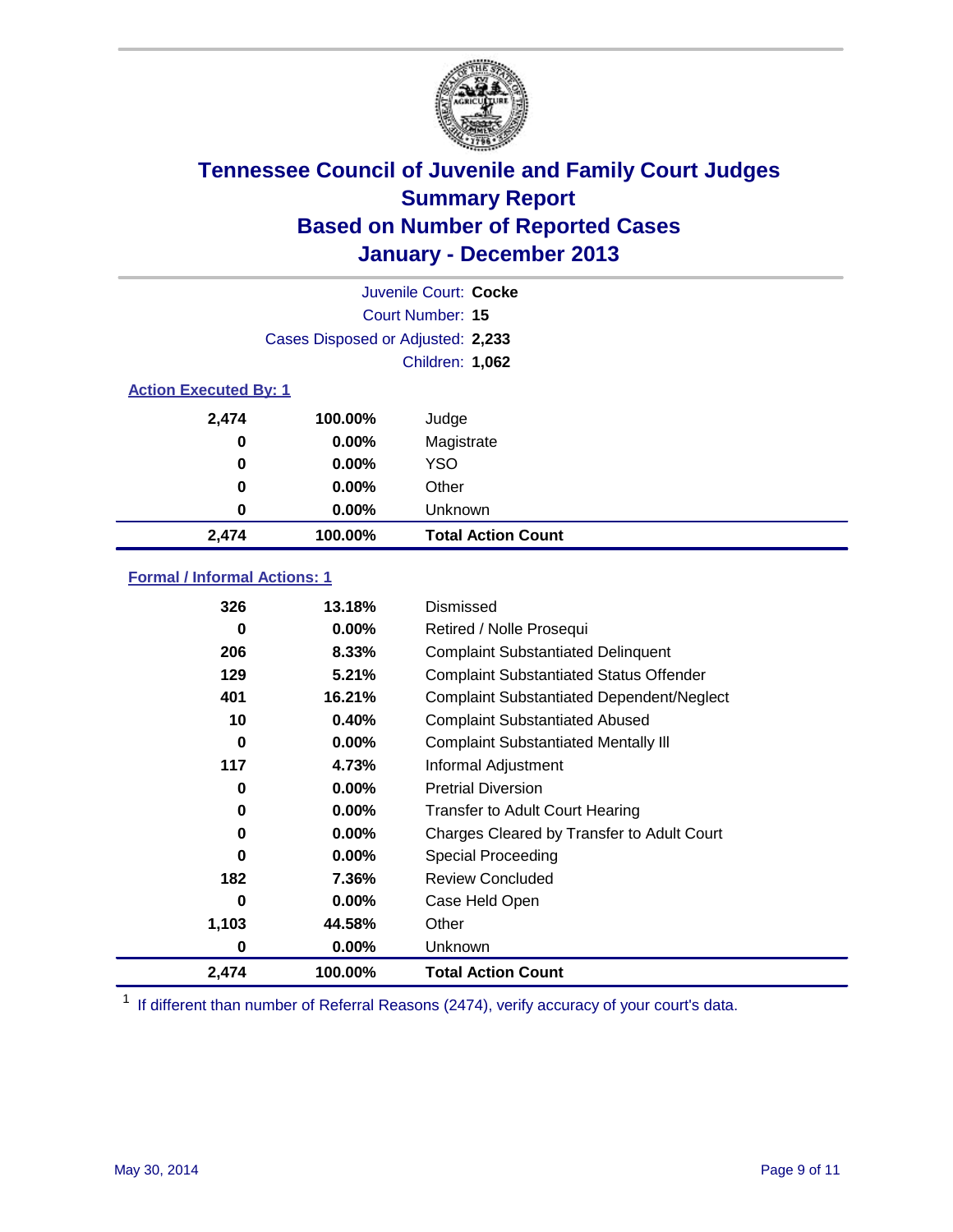

|                       |                                   | Juvenile Court: Cocke                                 |
|-----------------------|-----------------------------------|-------------------------------------------------------|
|                       |                                   | <b>Court Number: 15</b>                               |
|                       | Cases Disposed or Adjusted: 2,233 |                                                       |
|                       |                                   | Children: 1,062                                       |
| <b>Case Outcomes:</b> |                                   | There can be multiple outcomes for one child or case. |
| 301                   | 8.51%                             | Case Dismissed                                        |
| 0                     | 0.00%                             | Case Retired or Nolle Prosequi                        |
| 51                    | 1.44%                             | Warned / Counseled                                    |
| 0                     | 0.00%                             | <b>Held Open For Review</b>                           |
| 20                    | 0.57%                             | Supervision / Probation to Juvenile Court             |
| 0                     | 0.00%                             | <b>Probation to Parents</b>                           |
| 0                     | 0.00%                             | Referral to Another Entity for Supervision / Service  |
| 57                    | 1.61%                             | Referred for Mental Health Counseling                 |
| 53                    | 1.50%                             | Referred for Alcohol and Drug Counseling              |
| 0                     | 0.00%                             | <b>Referred to Alternative School</b>                 |
| 0                     | 0.00%                             | Referred to Private Child Agency                      |
| 12                    | 0.34%                             | Referred to Defensive Driving School                  |
| 0                     | 0.00%                             | Referred to Alcohol Safety School                     |
| 0                     | 0.00%                             | Referred to Juvenile Court Education-Based Program    |
| 9                     | 0.25%                             | Driver's License Held Informally                      |
| 0                     | 0.00%                             | <b>Voluntary Placement with DMHMR</b>                 |
| 0                     | 0.00%                             | <b>Private Mental Health Placement</b>                |
| 0                     | 0.00%                             | <b>Private MR Placement</b>                           |
| 0                     | 0.00%                             | Placement with City/County Agency/Facility            |
| 0                     | 0.00%                             | Placement with Relative / Other Individual            |
| 25                    | 0.71%                             | Fine                                                  |
| 10                    | 0.28%                             | <b>Public Service</b>                                 |
| 20                    | 0.57%                             | Restitution                                           |
| 0                     | 0.00%                             | Runaway Returned                                      |
| 154                   | 4.35%                             | No Contact Order                                      |
| 11                    | 0.31%                             | Injunction Other than No Contact Order                |
| 38                    | 1.07%                             | <b>House Arrest</b>                                   |
| 0                     | 0.00%                             | <b>Court Defined Curfew</b>                           |
| 0                     | 0.00%                             | Dismissed from Informal Adjustment                    |
| 0                     | 0.00%                             | <b>Dismissed from Pretrial Diversion</b>              |
| 10                    | 0.28%                             | <b>Released from Probation</b>                        |
| 0                     | 0.00%                             | <b>Transferred to Adult Court</b>                     |
| 0                     | 0.00%                             | <b>DMHMR Involuntary Commitment</b>                   |